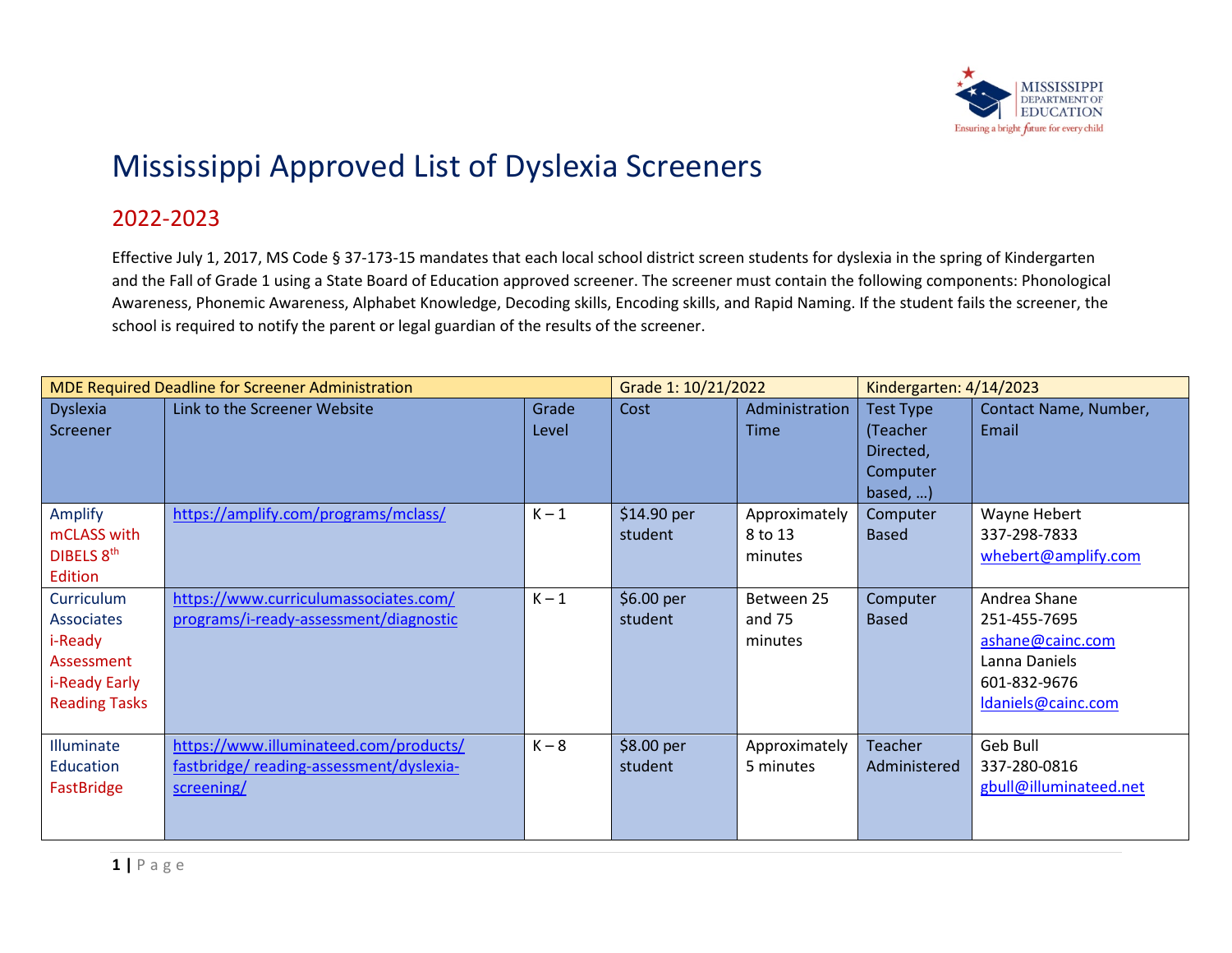

| Dyslexia<br>Screener                                                                                                          | Link to the Screener Website                                        | Grade<br>Level     | Cost                                                       | Administration<br><b>Time</b> | <b>Test Type</b><br>(Teacher<br>Directed,<br>Computer<br>based, ) | Contact Name, Number,<br>Email                                                                              |
|-------------------------------------------------------------------------------------------------------------------------------|---------------------------------------------------------------------|--------------------|------------------------------------------------------------|-------------------------------|-------------------------------------------------------------------|-------------------------------------------------------------------------------------------------------------|
| Lexercise<br><b>MS Dyslexia</b><br>Screener                                                                                   | https://app.lexercise.com/teacher/signup                            | $K - 1$            | Free                                                       | 15 minutes<br>per student     | Teacher-<br><b>Directed</b><br>(computer-<br>assisted<br>scoring) | Lexercise Customer Service<br>Phone: 919-747-4557<br>press 2<br>info@lexercise.com                          |
| <b>MS College</b><br><b>Dyslexia</b><br>Screener                                                                              | https://www.mc.edu/academics/education/dysl<br>exia-therapy-program | $K - 1$<br>$2 - 3$ | \$35.00<br>per school<br>Can be<br>reproduced as<br>needed | 25 minutes<br>(estimated)     | Teacher<br><b>Directed</b><br>And<br>Recorded                     | <b>Shirley Tipton</b><br>Mississippi College<br><b>School of Education</b><br>601-925-7667<br>tipton@mc.edu |
| MS Dyslexia<br>Therapy<br>Association<br><b>Dyslexia</b><br>Screener in<br>Association<br>with William<br>Carey<br>University | www.msdta.org                                                       | $K - 1$            | \$35 for Black<br>Line Master                              | Approximately<br>15 minutes   | Teacher or<br>Therapist<br><b>Directed</b>                        | Katie Tonore, Ed.D.<br>601-318-6142                                                                         |